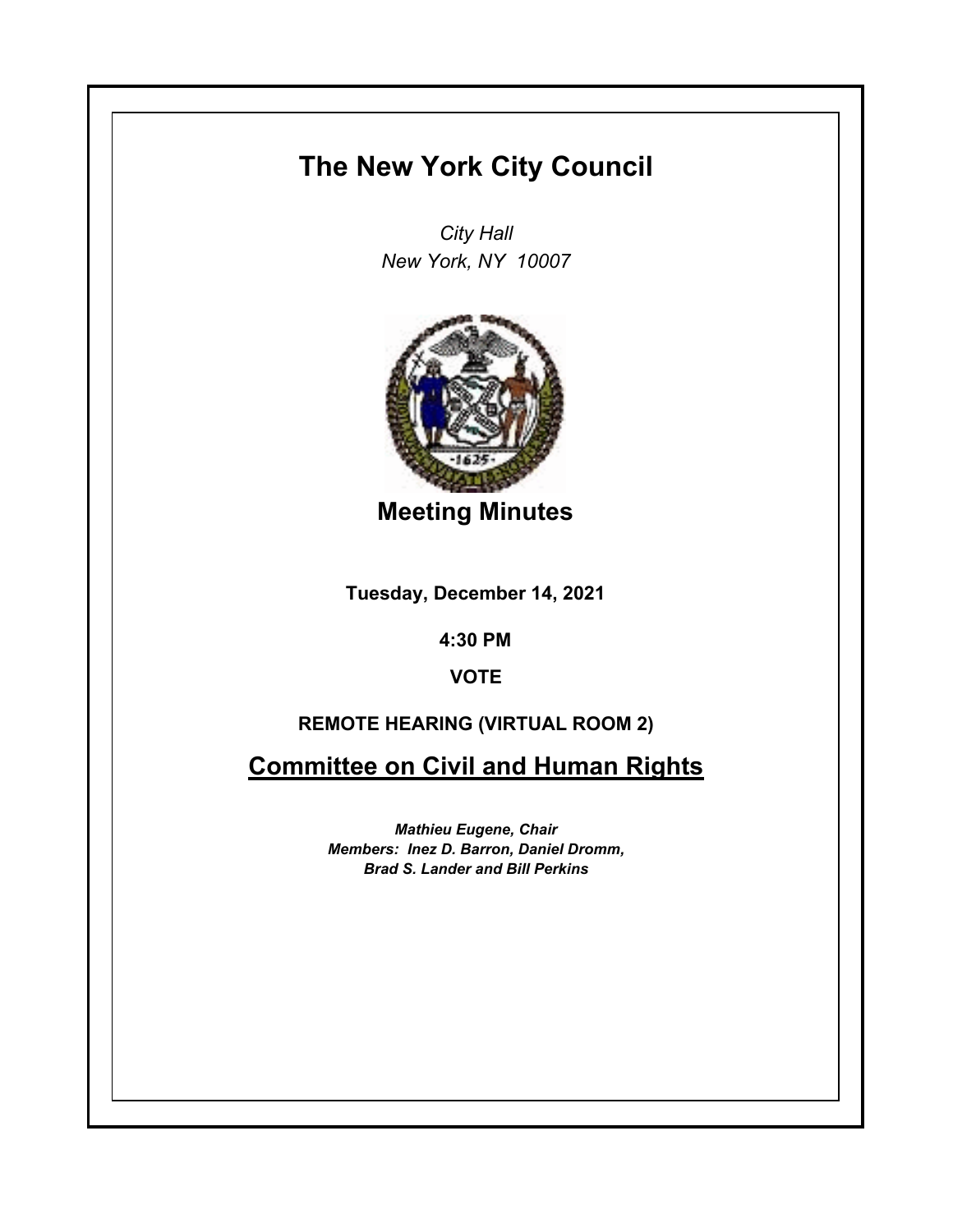| Roll Call     |                                                                                                                                                                                                                                                                                                                                                                                                                                                                                                                                                                                                                                                                                                                                                                                                              |
|---------------|--------------------------------------------------------------------------------------------------------------------------------------------------------------------------------------------------------------------------------------------------------------------------------------------------------------------------------------------------------------------------------------------------------------------------------------------------------------------------------------------------------------------------------------------------------------------------------------------------------------------------------------------------------------------------------------------------------------------------------------------------------------------------------------------------------------|
|               | <b>Present:</b> Eugene, Barron, Dromm and Lander                                                                                                                                                                                                                                                                                                                                                                                                                                                                                                                                                                                                                                                                                                                                                             |
|               | <b>Absent: Perkins</b>                                                                                                                                                                                                                                                                                                                                                                                                                                                                                                                                                                                                                                                                                                                                                                                       |
|               | <b>Other Council Members Attending: Rosenthal</b>                                                                                                                                                                                                                                                                                                                                                                                                                                                                                                                                                                                                                                                                                                                                                            |
| Int 1208-2018 | A Local Law to amend the administrative code of the city of New<br>York, in relation to prohibiting employers from posting job listings<br>without minimum and maximum salary information                                                                                                                                                                                                                                                                                                                                                                                                                                                                                                                                                                                                                    |
|               | Attachments: Summary of Int. No. 1208-B, Summary of Int. No. 1208-A, Summary of Int.<br>No. 1208, Int. No. 1208, October 31, 2018 - Stated Meeting Agenda with<br>Links to Files, Hearing Transcript - Stated Meeting 10-31-2018, Minutes of<br>the Stated Meeting - October 31, 2018, Proposed Int. No. 1208-A -<br>11/12/21, Committee Report 12/2/21, Hearing Testimony 12/2/21, Hearing<br>Transcript 12/2/21, Proposed Int. No. 1208-B - 12/10/21, Committee Report<br>12/14/21, Hearing Transcript 12/14/21, Committee Report - Stated Meeting,<br>December 15, 2021 - Stated Meeting Agenda with Links to Files, Hearing<br>Transcript - Stated Meeting 10-31-2018, Minutes of the Stated Meeting -<br>October 31, 2018, Int. No. 1208-B (FINAL), Fiscal Impact Statement<br>Proposed Int. No. 1208-B |
|               | This Introduction was Hearing Held by Committee                                                                                                                                                                                                                                                                                                                                                                                                                                                                                                                                                                                                                                                                                                                                                              |
|               | Attachments: Summary of Int. No. 1208-B, Summary of Int. No. 1208-A, Summary of Int.<br>No. 1208, Int. No. 1208, October 31, 2018 - Stated Meeting Agenda with<br>Links to Files, Hearing Transcript - Stated Meeting 10-31-2018, Minutes of<br>the Stated Meeting - October 31, 2018, Proposed Int. No. 1208-A -<br>11/12/21, Committee Report 12/2/21, Hearing Testimony 12/2/21, Hearing<br>Transcript 12/2/21, Proposed Int. No. 1208-B - 12/10/21, Committee Report<br>12/14/21, Hearing Transcript 12/14/21, Committee Report - Stated Meeting,<br>December 15, 2021 - Stated Meeting Agenda with Links to Files, Hearing<br>Transcript - Stated Meeting 10-31-2018, Minutes of the Stated Meeting -<br>October 31, 2018, Int. No. 1208-B (FINAL), Fiscal Impact Statement                             |
|               | This Introduction was Amendment Proposed by Comm                                                                                                                                                                                                                                                                                                                                                                                                                                                                                                                                                                                                                                                                                                                                                             |
|               | Attachments: Summary of Int. No. 1208-B, Summary of Int. No. 1208-A, Summary of Int.<br>No. 1208, Int. No. 1208, October 31, 2018 - Stated Meeting Agenda with<br>Links to Files, Hearing Transcript - Stated Meeting 10-31-2018, Minutes of<br>the Stated Meeting - October 31, 2018, Proposed Int. No. 1208-A -<br>11/12/21, Committee Report 12/2/21, Hearing Testimony 12/2/21, Hearing<br>Transcript 12/2/21, Proposed Int. No. 1208-B - 12/10/21, Committee Report<br>12/14/21, Hearing Transcript 12/14/21, Committee Report - Stated Meeting,<br>December 15, 2021 - Stated Meeting Agenda with Links to Files, Hearing<br>Transcript - Stated Meeting 10-31-2018, Minutes of the Stated Meeting -<br>October 31, 2018, Int. No. 1208-B (FINAL), Fiscal Impact Statement                             |
|               | This Introduction was Amended by Committee                                                                                                                                                                                                                                                                                                                                                                                                                                                                                                                                                                                                                                                                                                                                                                   |

**Enactment No:** 2022/032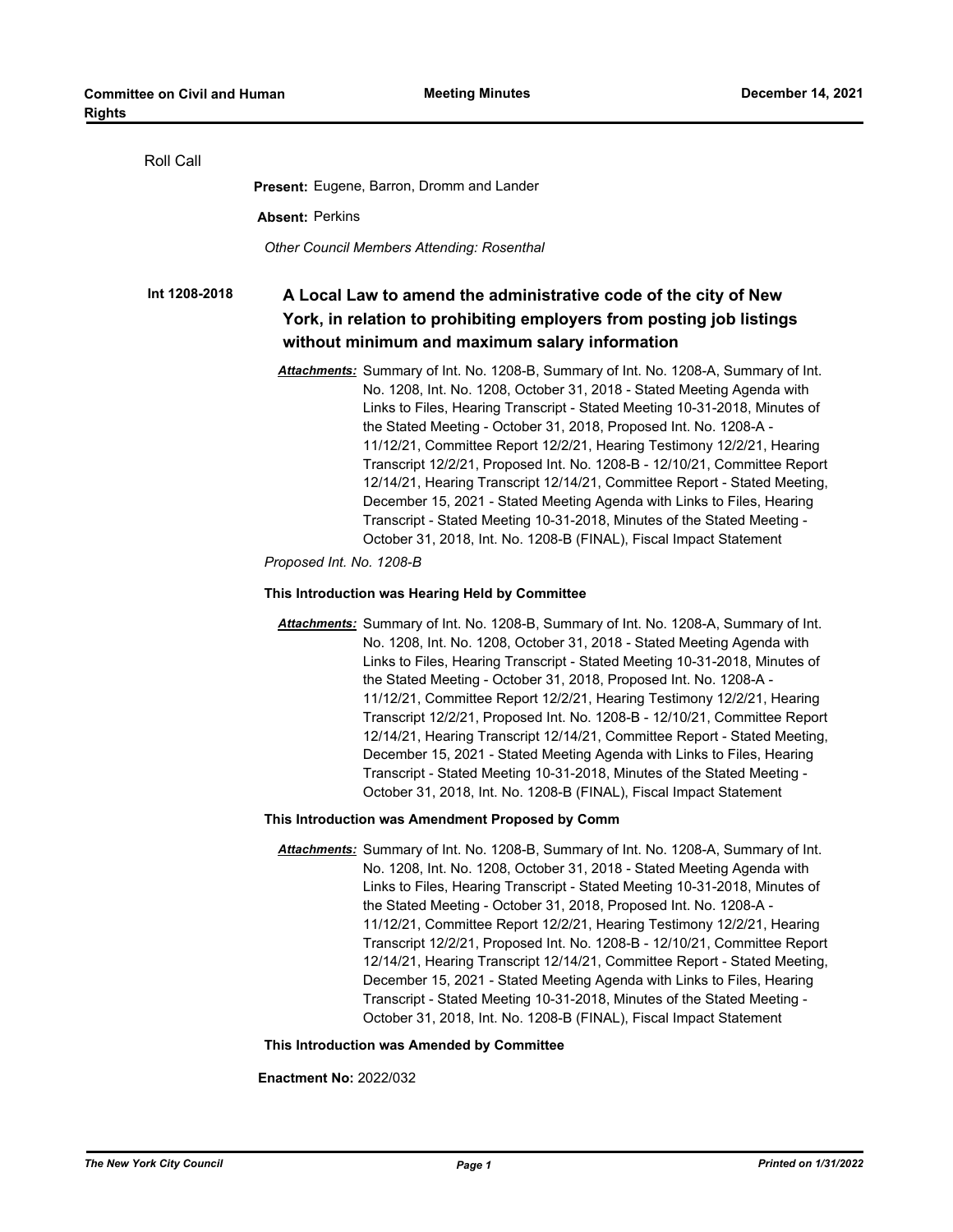#### **A Local Law to amend the administrative code of the city of New York, in relation to prohibiting employers from posting job listings without minimum and maximum salary information Int 1208-2018-B**

*Attachments:* Summary of Int. No. 1208-B, Summary of Int. No. 1208-A, Summary of Int. No. 1208, Int. No. 1208, October 31, 2018 - Stated Meeting Agenda with Links to Files, Hearing Transcript - Stated Meeting 10-31-2018, Minutes of the Stated Meeting - October 31, 2018, Proposed Int. No. 1208-A - 11/12/21, Committee Report 12/2/21, Hearing Testimony 12/2/21, Hearing Transcript 12/2/21, Proposed Int. No. 1208-B - 12/10/21, Committee Report 12/14/21, Hearing Transcript 12/14/21, Committee Report - Stated Meeting, December 15, 2021 - Stated Meeting Agenda with Links to Files, Hearing Transcript - Stated Meeting 10-31-2018, Minutes of the Stated Meeting - October 31, 2018, Int. No. 1208-B (FINAL), Fiscal Impact Statement

**A motion was made that this Introduction be Approved by Committee approved by Roll Call.**

- **Affirmative:** 4 Eugene, Barron, Dromm and Lander
	- Absent: 1 Perkins

**Enactment No:** 2022/032

#### **A Local Law to amend the administrative code of the city of New York, in relation to open captioning at motion picture theaters Int 2020-2020**

*Attachments:* Summary of Int. No. 2020-A, Summary of Int. No. 2020, Int. No. 2020, July 28, 2020 - Stated Meeting Agenda with Links to Files, Hearing Transcript - Stated Meeting 7-28-20, Minutes of the Stated Meeting - July 28, 2020, Committee Report 12/2/21, Hearing Testimony 12/2/21, Hearing Transcript 12/2/21, Proposed Int. No. 2020-A - 12/10/21, Committee Report 12/14/21, Hearing Transcript 12/14/21, Committee Report - Stated Meeting, December 15, 2021 - Stated Meeting Agenda with Links to Files, Int. No. 2020-A (FINAL), Fiscal Impact Statement

*Proposed Int. No. 2020-A*

### **This Introduction was Hearing Held by Committee**

*Attachments:* Summary of Int. No. 2020-A, Summary of Int. No. 2020, Int. No. 2020, July 28, 2020 - Stated Meeting Agenda with Links to Files, Hearing Transcript - Stated Meeting 7-28-20, Minutes of the Stated Meeting - July 28, 2020, Committee Report 12/2/21, Hearing Testimony 12/2/21, Hearing Transcript 12/2/21, Proposed Int. No. 2020-A - 12/10/21, Committee Report 12/14/21, Hearing Transcript 12/14/21, Committee Report - Stated Meeting, December 15, 2021 - Stated Meeting Agenda with Links to Files, Int. No. 2020-A (FINAL), Fiscal Impact Statement

## **This Introduction was Amendment Proposed by Comm**